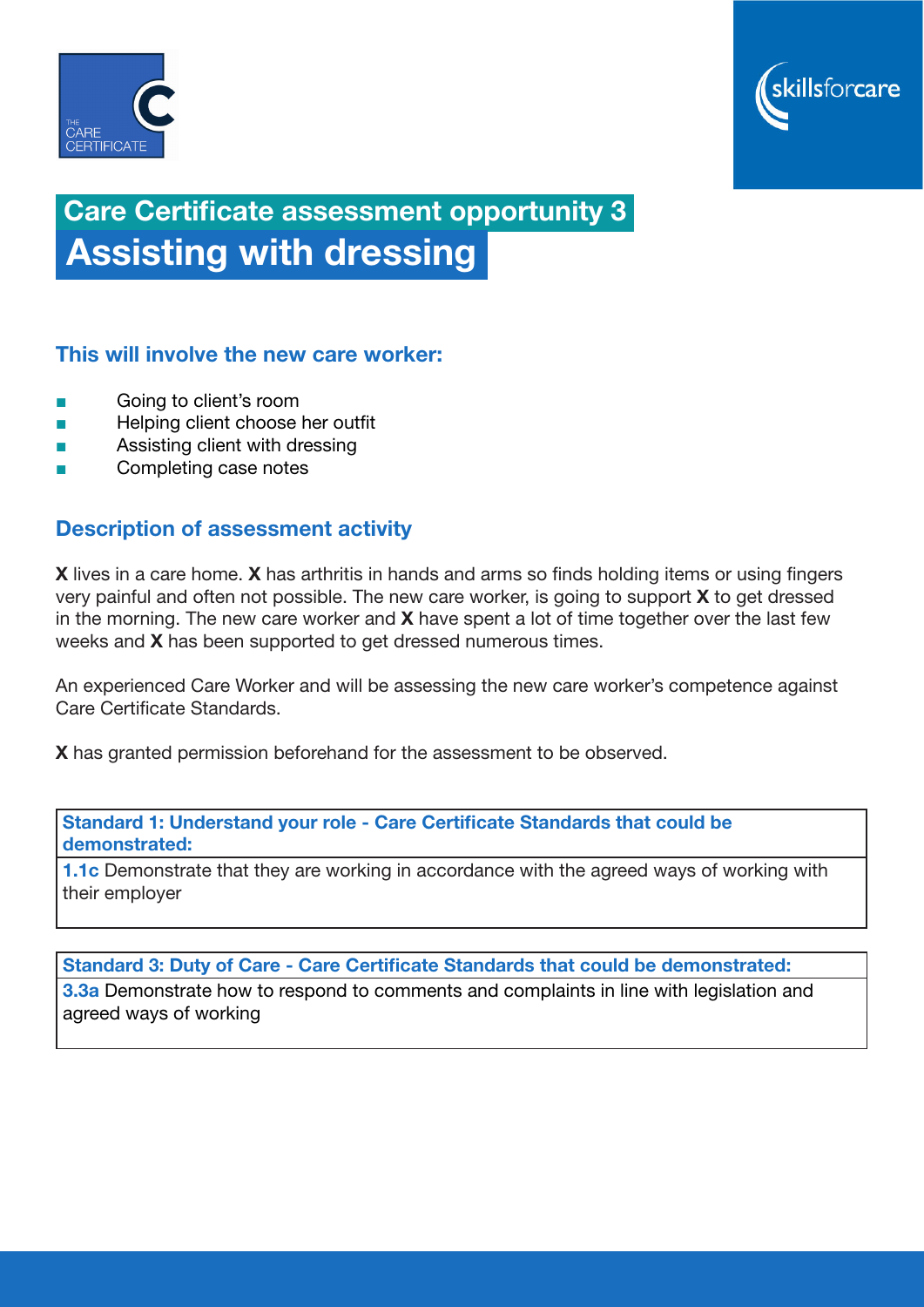#### Standard 5: Work in a person centred way - Care Certificate Standards that could be demonstrated

5.5a Ensure that where individuals have restricted movement or mobility that they are comfortable

5.5c Take appropriate action where there is pain or discomfort. This could include:

- Re-positioning
- Reporting to a more senior member of staff
- Giving prescribed pain relief medication

■ Ensure equipment or medical devices are working properly or in the correct position e.g. wheelchairs, prosthetics, catheter tubes

5.6c Support and encourage individuals own sense of identity and self-esteem

5.7a Demonstrate that their actions promote person centred values including:

- Individuality
- Independence
- Privacy
- **Partnership**
- Choice
- Dignity
- Respect

Standard 6: Communication - Care Certificate Standards that could be demonstrated:

6.5a Demonstrate the use appropriate verbal and non-verbal communication: Verbal:

- Tone
- **Volume**

Non-verbal:

- **Position/ proximity**
- Eve contact
- Body language
- Touch
- Signs
- Symbols and pictures
- Writing
- Objects of reference
- Human and technical aids

Communication may take place:

- Face to face
- By telephone or text
- By email, internet or social networks
- By written reports or letters